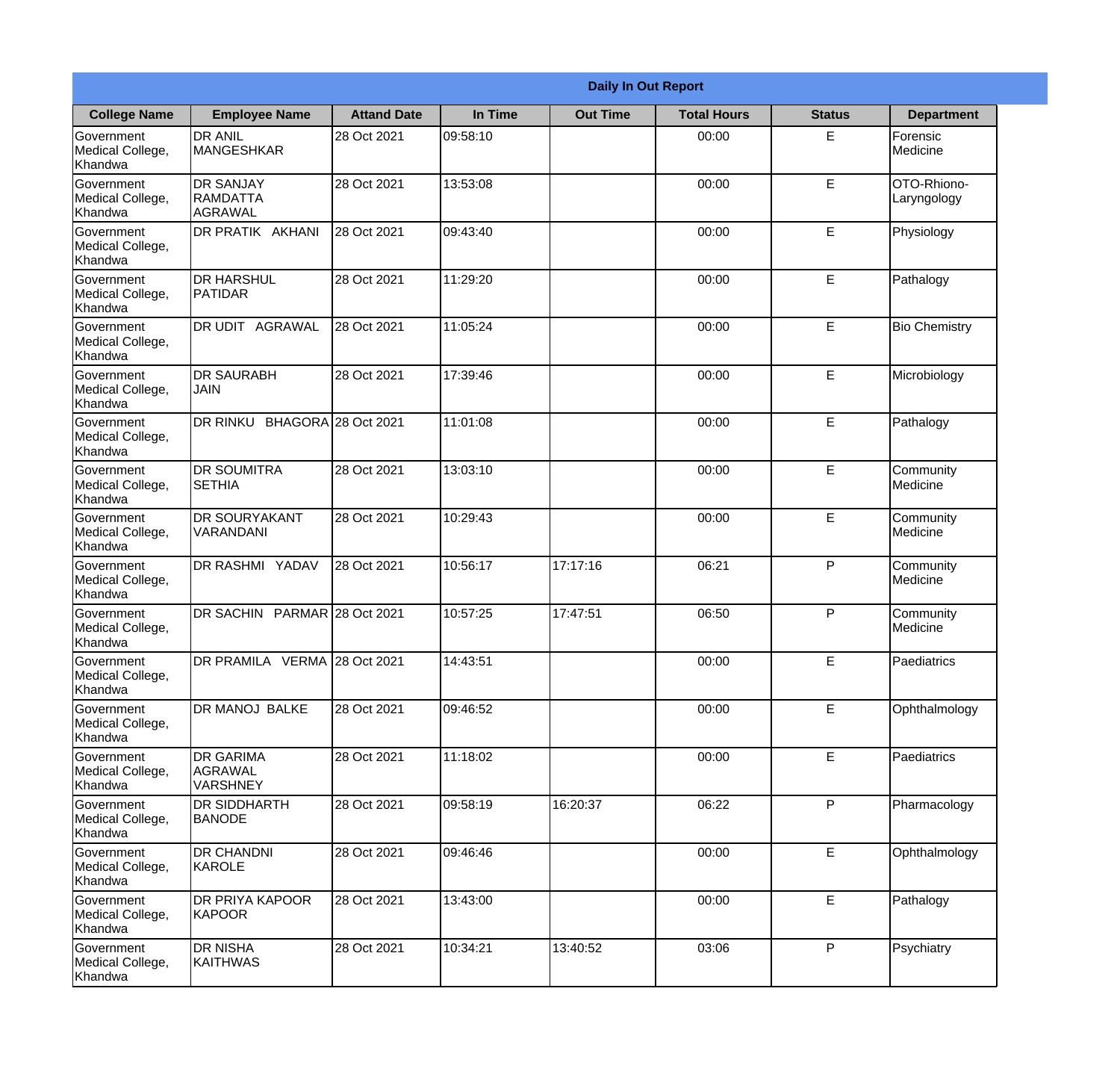| <b>Designation</b>                  | <b>Category</b> |
|-------------------------------------|-----------------|
| Assistant Professor   Para Clinical |                 |
| Professor                           | Clinical        |
| Assistant Professor                 | Non Clinical    |
| <b>Assistant Professor</b>          | Para Clinical   |
| Associate Professor Non Clinical    |                 |
| Associate Professor Para Clinical   |                 |
| Assistant Professor   Para Clinical |                 |
| Assistant Professor   Para Clinical |                 |
| Demonstrator/Tutor   Para Clinical  |                 |
| <b>Assistant Professor</b>          | Para Clinical   |
| Assistant Professor                 | Para Clinical   |
| Professor                           | Clinical        |
| Assistant Professor   Clinical      |                 |
| Associate Professor Clinical        |                 |
| Associate Professor Para Clinical   |                 |
| <b>Assistant Professor</b>          | <b>Clinical</b> |
| Demonstrator/Tutor   Para Clinical  |                 |
| Assistant Professor   Clinical      |                 |

## **Daily In Out Report**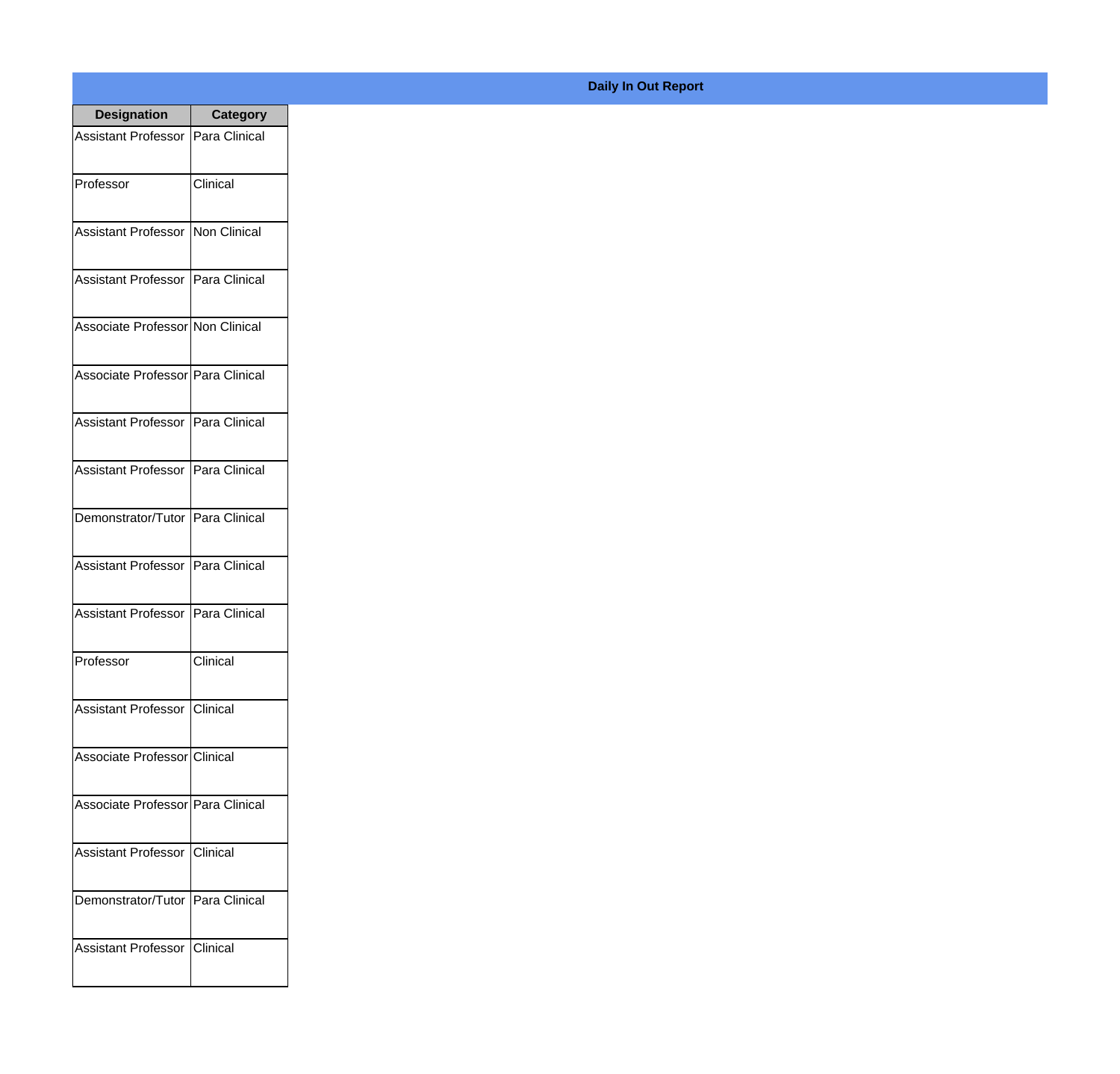|                                           | <b>Daily In Out Report</b>                |             |          |          |       |              |                             |
|-------------------------------------------|-------------------------------------------|-------------|----------|----------|-------|--------------|-----------------------------|
| Government<br>Medical College,<br>Khandwa | DR SHAIKH M.KHALIQ 28 Oct 2021            |             | 11:33:46 |          | 00:00 | E            | <b>Bio Chemistry</b>        |
| Government<br>Medical College,<br>Khandwa | <b>DR ARUN KUMAR</b><br>PARGI             | 28 Oct 2021 | 12:35:56 |          | 00:00 | E            | <b>General Surgery</b>      |
| Government<br>Medical College,<br>Khandwa | <b>DR ASHOK</b><br><b>BHAUSAHEB NAJAN</b> | 28 Oct 2021 | 10:38:42 |          | 00:00 | E            | Forensic<br>Medicine        |
| Government<br>Medical College,<br>Khandwa | <b>DR PRIYESH</b><br><b>MARSKOLE</b>      | 28 Oct 2021 | 11:26:52 | 17:25:29 | 05:59 | P            | Community<br>Medicine       |
| Government<br>Medical College,<br>Khandwa | DR SUNIL BAJOLIYA                         | 28 Oct 2021 | 10:34:46 |          | 00:00 | E            | OTO-Rhiono-<br>Laryngology  |
| Government<br>Medical College,<br>Khandwa | DR NISHA MANDLOI<br><b>PANWAR</b>         | 28 Oct 2021 | 10:25:34 |          | 00:00 | E            | Obstetrics &<br>Gynaecology |
| Government<br>Medical College,<br>Khandwa | <b>DR NANDINI</b><br><b>DIXIT</b>         | 28 Oct 2021 | 11:03:17 |          | 00:00 | E            | Paediatrics                 |
| Government<br>Medical College,<br>Khandwa | <b>DR SATISH</b><br><b>CHANDEL</b>        | 28 Oct 2021 | 12:04:32 |          | 00:00 | E            | Pharmacology                |
| Government<br>Medical College,<br>Khandwa | <b>DR MUKTESHWARI</b><br><b>GUPTA</b>     | 28 Oct 2021 | 11:34:55 | 16:40:30 | 05:06 | P            | Pharmacology                |
| Government<br>Medical College,<br>Khandwa | <b>DR PURTI AGARWAL</b><br><b>SAINI</b>   | 28 Oct 2021 | 11:00:00 |          | 00:00 | E            | Pathalogy                   |
| Government<br>Medical College,<br>Khandwa | DR YASHPAL RAY                            | 28 Oct 2021 | 13:05:35 |          | 00:00 | E            | Anatomy                     |
| Government<br>Medical College,<br>Khandwa | RENU<br>WAGHMARE                          | 28 Oct 2021 | 11:10:57 | 18:21:13 | 07:11 | $\mathsf{P}$ | Community<br>Medicine       |